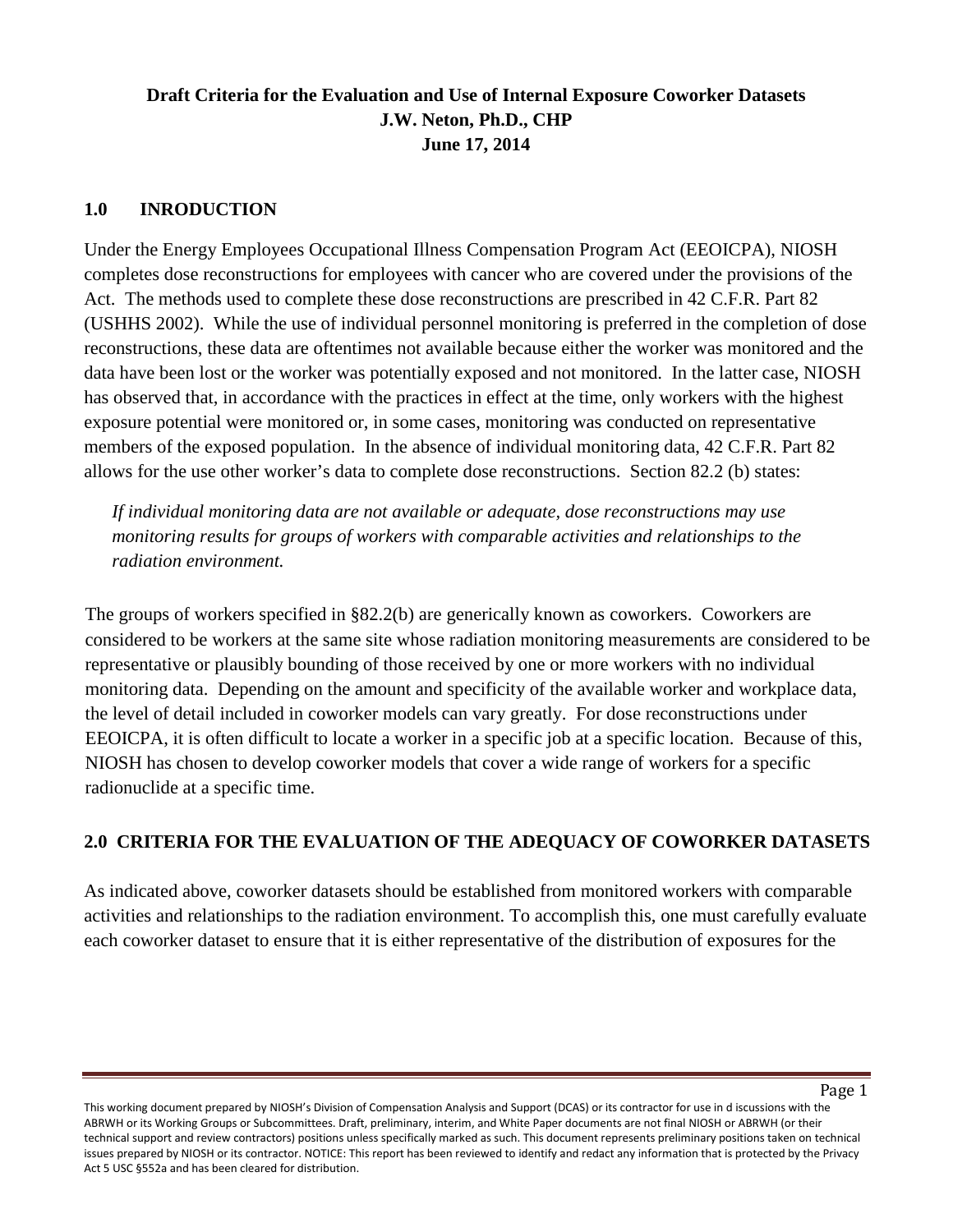intended population or that it provides a plausible upper bound for those workers<sup>[1](#page-1-0)</sup>. Criteria to consider when determining the adequacy of a dataset are provided below.

## **2.1 Data Adequacy**

The measurement technique used to monitor the worker should be evaluated to ensure that the technique can quantitatively measure the exposure of interest. For internal exposure monitoring, this evaluation should include a review of the sample collection methods, any chemical processes employed, and the radiation counting equipment used. Among the items to be considered are: 1) representativeness of the bioassay sample collection method; 2) radiochemical recovery if chemical extraction techniques are used; 3) reduction in counting efficiency for alpha emitters due to self –absorption; and 4) reliability of the radiation counting equipment. For external exposure monitoring, it is important to consider the ability of the monitoring devices to detect the energies and types (beta, gamma, or neutron) of radiation that were present in the workplace. In addition, a review of the adequacy of the calibration methods employed and the extent that fading is a factor should be addressed.

The amount of the available monitoring data should also be evaluated to determine if there are sufficient measurements to ensure that the data are either bounding or representative of the exposure potential at the facility. Facilities with the potential for internal and/or external exposure to a large percentage of the workforce would require many more samples than one in which the potential for exposure was limited to just a few workers. In addition, the variability of the exposure potential should be considered. It has been observed, for example, that some National Laboratories conducted work under many different experimental configurations, resulting in a wide variety of exposure potentials. In this case, it might not be possible to generate a single coworker model that adequately captures all categories of unmonitored worker doses.

Although there is no hard and fast rule for the minimum number of data points required to represent a given time interval, approximately fifteen values has been cited as a reasonable number for performing statistical tests on censored datasets (Singh et al. 2010). Because our program estimates parameters from the data, a default minimum of 30 values is recommended per modeled interval. The minimum number of samples should, of course, be considered in light of the number of worker's potentially expose to the airborne source-term. For example, the number of samples necessary to be representative of the exposures at a uranium foundry, where airborne activity is generally widespread, will be greater that the number required of a small glove box operation involved in the manipulation of plutonium parts.

Page 2

<span id="page-1-0"></span><sup>&</sup>lt;sup>1</sup> Under 42 CFR 83.13(c)(1), radiation doses are considered to be estimated with sufficient accuracy if NIOSH has established that it has access to sufficient information to estimate the maximum radiation dose, for every type of cancer for which radiation doses are reconstructed, that could have been incurred in plausible circumstances.

This working document prepared by NIOSH's Division of Compensation Analysis and Support (DCAS) or its contractor for use in d iscussions with the ABRWH or its Working Groups or Subcommittees. Draft, preliminary, interim, and White Paper documents are not final NIOSH or ABRWH (or their technical support and review contractors) positions unless specifically marked as such. This document represents preliminary positions taken on technical issues prepared by NIOSH or its contractor. NOTICE: This report has been reviewed to identify and redact any information that is protected by the Privacy Act 5 USC §552a and has been cleared for distribution.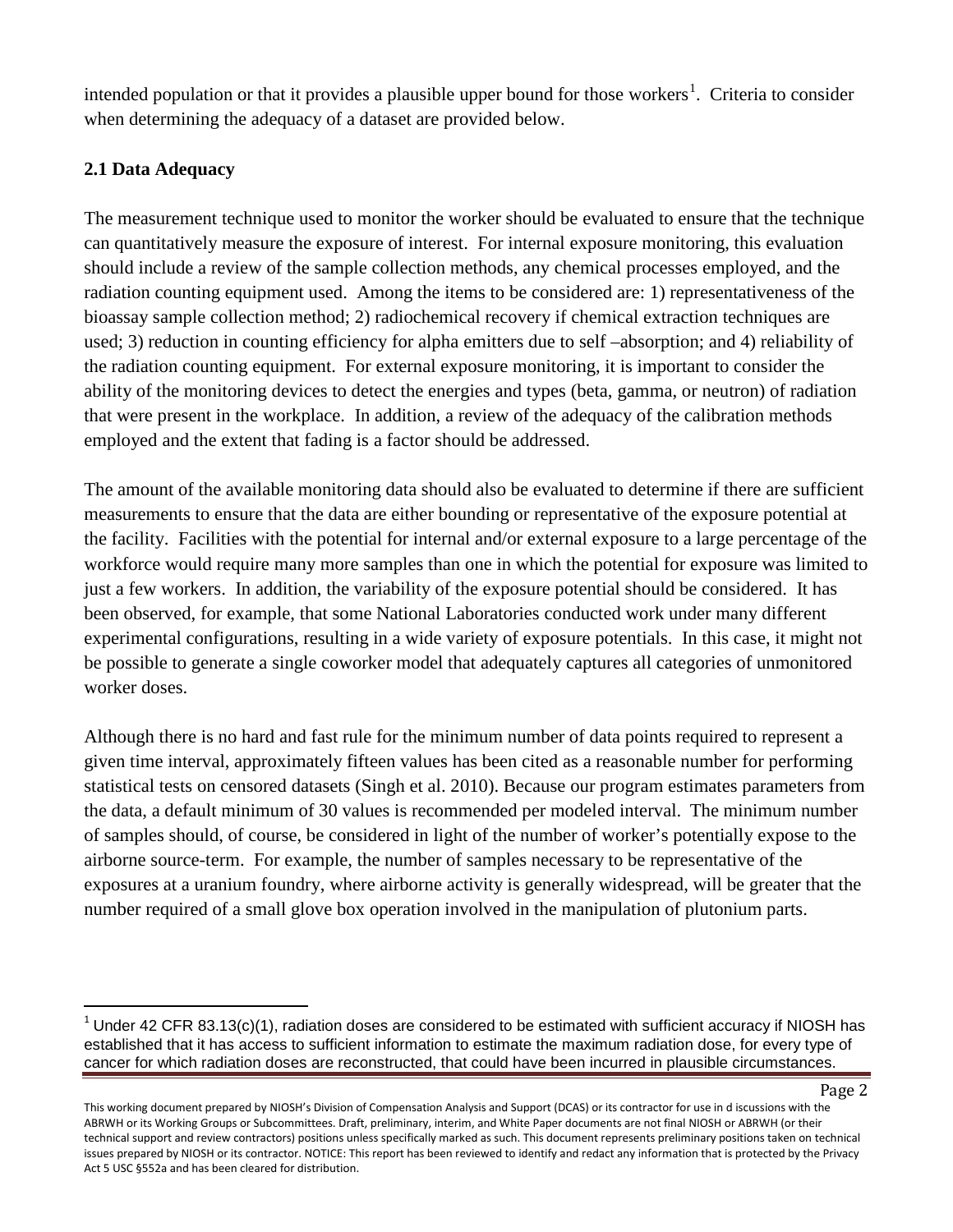Finally, if electronic records or summary databases are used to develop the coworker model, these should be reviewed against a representative sampling of original data where possible to ensure that they contain a complete and unbiased listing of all the data collected by the site.

## **2.2 Application of Monitoring Data to Unmonitored Workers**

Prior to applying a site's worker monitoring data to estimate the exposures of unmonitored workers, the type of personnel monitoring program employed at the covered facility must be established. In general, three types of monitoring programs have been employed at sites covered under EEOICPA. These programs, listed in hierarchical order of preference for use in coworker modeling are: 1) routine, representative sampling of the workers; 2) routine measurement of workers with the highest exposure potential; and 3) the collection of samples after the identification of an incident. Because they are not representative of the overall distribution of exposures, programs that rely on measurement of the highest exposed workers or are incident based require more careful consideration.

For routine monitoring programs, a review of the program should be conducted to determine the basis for the selection of program participants. It must be established who was monitored and why they were monitored. In this evaluation there must be some demonstration that the monitored population consisted of: 1) a representative sample of the exposed population or 2) the workers with the highest exposure potentia1. In these cases, the assignment of a coworker dose from the distribution of measured values would either be claimant favorable in the first case or representative of the worker's exposure in the second case.

In some situations, sites have relied on incident-based sampling to monitor worker's exposure. Because there are temporal gaps in the monitoring data, it is more difficult to demonstrate that this type of sampling can be used to develop representative or plausibly bounding coworker models. Prior to the use of incident-based sampling in a coworker model, the effectiveness of workplace controls, must be demonstrated through the review of routine air monitoring samples and/or periodic contamination surveys. If one can demonstrate that the effectiveness of workplace administrative and/or engineering controls was adequate to prevent exposures, except during upset conditions, it may be possible to use incident-based sampling in a coworker model

## **2.3 Appropriateness of the Modeled Data for the Unmonitored Population**

The appropriateness of the application of the monitored population's data to those workers who were unmonitored should be evaluated. It is important to establish the exposure types and work activities of the unmonitored workers. A review of the job types and categories of the unmonitored workers should be conducted to determine if there are special exposure categories that might not be covered by the monitored population.

This working document prepared by NIOSH's Division of Compensation Analysis and Support (DCAS) or its contractor for use in d iscussions with the ABRWH or its Working Groups or Subcommittees. Draft, preliminary, interim, and White Paper documents are not final NIOSH or ABRWH (or their technical support and review contractors) positions unless specifically marked as such. This document represents preliminary positions taken on technical issues prepared by NIOSH or its contractor. NOTICE: This report has been reviewed to identify and redact any information that is protected by the Privacy Act 5 USC §552a and has been cleared for distribution.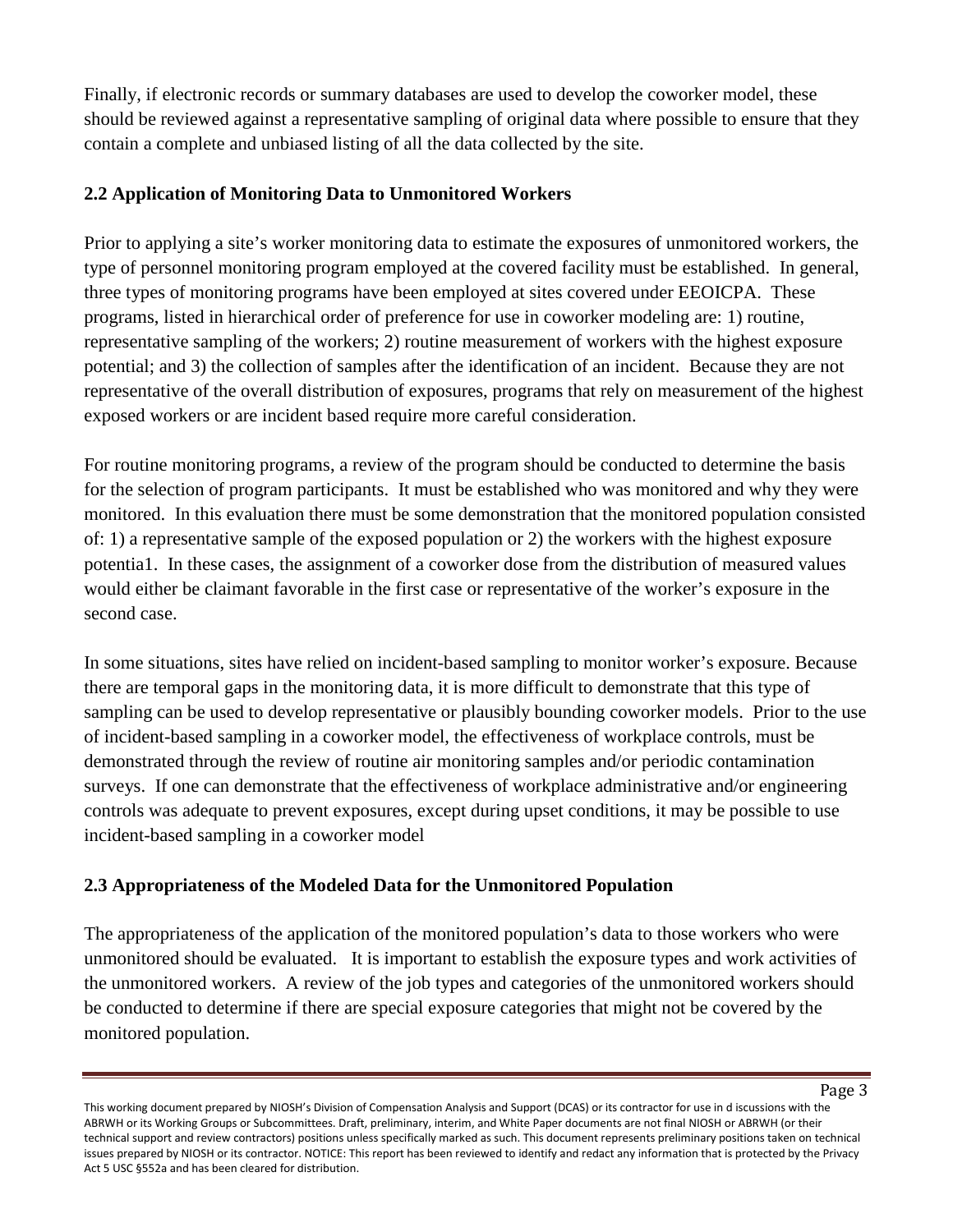If the unmonitored population can be determined through a source term evaluation to have no potential for exposure, then it is not necessary to establish a coworker model. In this case, it might be sufficient to include ambient environmental dose in the dose reconstructions.

#### **3.0 ANALYSIS OF MONITORING DATA**

If after review of the monitoring program data, it is established that: 1) there is sufficient data to construct a general coworker model; and 2) the data can reasonably be represented by a log-normal distribution: the geometric mean and geometric standard deviation can be used to represent the distribution of exposures observed in the overall monitored population. For workers that are considered to have worked in environments with a potential for elevated exposure, the 95<sup>th</sup> percentile of the distribution should be used as an upper bound of their exposure during the modeled time period. (*Note: Although it could be argued that the job categories that fall under this criterion should be listed, any attempt to do so might be artificially restrictive. Based on past practice, NIOSH believes that this decision is most accurately made using the information available in the site profiles, the claimant interview and other documents that might be in the worker's records. This also applies to the following category of intermittently exposed workers.)* For workers who were less likely to be highly and/or were intermittently exposed in the workplace, the full distribution (i.e., the geometric mean and its associated standard distribution) should be used as representative of their potential for exposure during the modeled period.

*Note: NIOSH is considering a modification of the OPOS approach to include a time-weighted average analysis. We have conducted an analysis of the SRS americium coworker model using a time-weighted averaging technique and have determined that this method more appropriately accounts for the variability in excretion patterns, including this issue associated with carry-over from positive bioassay results in previous years. NIOSH is interested in further discussions on this.*

#### **3.1 Time Interval of the Modeled Data**

The amount of data that are available will directly influence the time intervals used in the coworker model. As stated in section 2.2, a minimum number of 30 samples per monitored interval is recommended. Based on a review of the currently available datasets, a modeled interval of one year strikes a good compromise between the availability of data and the need to ensure that the samples are contemporaneous with ongoing operations. In certain situations, there are sufficient data to develop quarterly models, but this is the exception rather than the norm. If, because of data limitations, it is necessary to consider time intervals beyond on year in the coworker model, any changes in site practices or operations should be evaluated to ensure that the data can be validly combined.

This working document prepared by NIOSH's Division of Compensation Analysis and Support (DCAS) or its contractor for use in d iscussions with the ABRWH or its Working Groups or Subcommittees. Draft, preliminary, interim, and White Paper documents are not final NIOSH or ABRWH (or their technical support and review contractors) positions unless specifically marked as such. This document represents preliminary positions taken on technical issues prepared by NIOSH or its contractor. NOTICE: This report has been reviewed to identify and redact any information that is protected by the Privacy Act 5 USC §552a and has been cleared for distribution.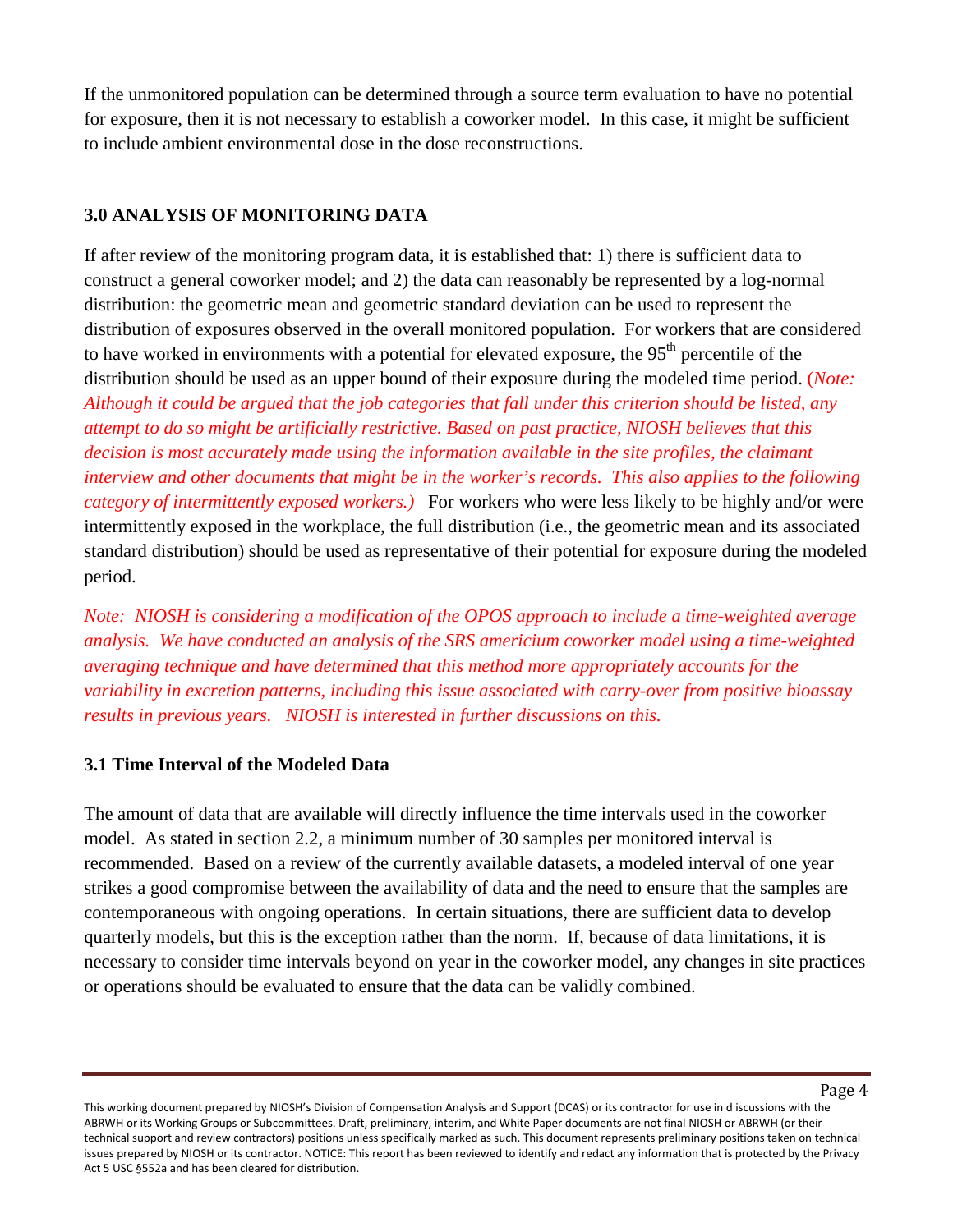### **4.0 EVALUATION OF STRATIFICATION**

The general coworker model described above could contain a combination of several different distributions. As such, the basic criteria discussed above might not sufficiently cover the range of exposures encountered by certain sub-populations of workers. There may be an underlying job category that is from a more highly exposed stratum of workers that would not be adequately bounded. Although this could occur with any job category/classification, it has often times been a concern when building trades workers are included in the general distribution with all monitored workers. If accurate job categories and/or descriptions can be obtained for the worker's making up the general dataset, and there is reason to believe that one of the categories is more highly exposed, the distribution of the potentially more highly exposed population should be evaluated as a separate standalone distribution.

As described above, workers with a higher potential for exposure would be considered to have been exposed at the 95<sup>th</sup> percentile of the general worker distribution. Thus, the geometric mean and standard deviation of the stratified subset should be compared to the  $95<sup>th</sup>$  percentile of the general distribution. If it can be shown that the use of the full distribution in the stratified subset is more favorable than using the 95th percentile of the general distribution, the full distribution of the stratified subset should be used for those workers that fall into this category.

*Note: NIOSH is working on the feasibility of such an evaluation and hopes to provide input on how this might be accomplished in the near future. Reliance on the probability of causation (PC) to make such a determination, although somewhat complicated, seems doable. If a predictable relationship between the PC generated for the full distribution and the use of the 95th percentile as a constant for the general distribution can be established, one might be able to establish a truly practically significant difference. Preliminary results seem to indicate that PC outcome associated with the full distribution can be generated by using a constant value that is around the 84th percentile. If this were true, then it would make sense to stratify distributions only if the ~84<sup>th</sup> percentile of the full distribution of the stratified dataset is larger than the 95th percentile of the general distribution of all monitored workers.* 

### **5.0 REFERENCES**

Singh, A., N. Armbya, and A. K. Singh, 2010, *ProUCL Version 4.1.00 Technical Guide (Draft)*, EPA/600/R-07/041, U.S. Environmental Protection Agency, Office of Research and Development, Washington, D.C., May. [SRDB Ref ID: 113464]

U.S. Department of Health and Human Services. Methods for radiation dose reconstruction under the Energy Employees Occupational Illness Compensation Program Act of 2000, final rule. Washington, DC: U.S. Government Printing Office; 42 CFR Part 82; 2002.

This working document prepared by NIOSH's Division of Compensation Analysis and Support (DCAS) or its contractor for use in d iscussions with the ABRWH or its Working Groups or Subcommittees. Draft, preliminary, interim, and White Paper documents are not final NIOSH or ABRWH (or their technical support and review contractors) positions unless specifically marked as such. This document represents preliminary positions taken on technical issues prepared by NIOSH or its contractor. NOTICE: This report has been reviewed to identify and redact any information that is protected by the Privacy Act 5 USC §552a and has been cleared for distribution.